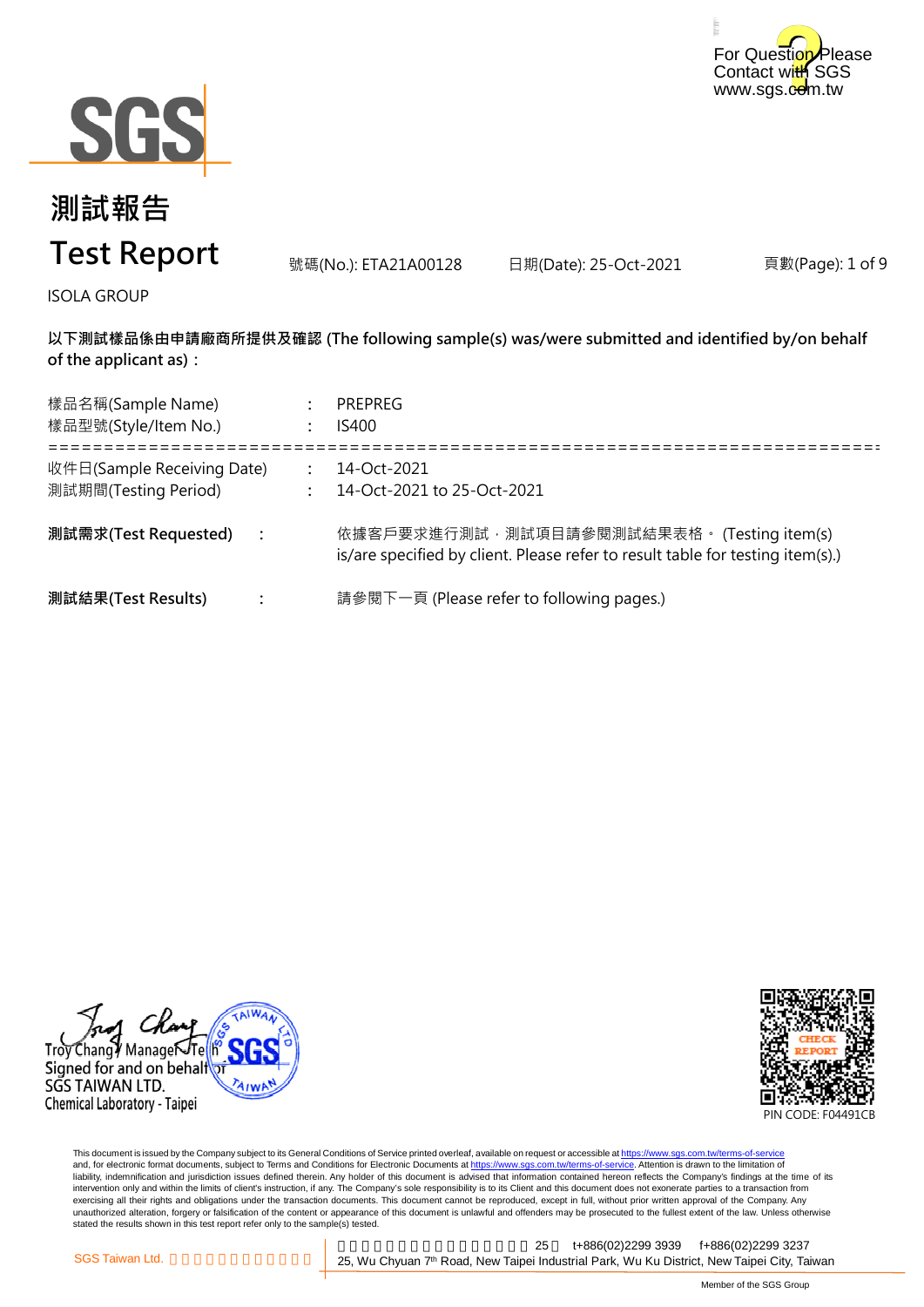

頁數(Page): 2 of 9

ISOLA GROUP

### **測試部位敘述 (Test Part Description)**

No.1 **:** 黃色片狀 (YELLOW SHEET)

### **測試結果 (Test Results)**

| 測試項目                                                                      | 測試方法                                                                                                                 | 單位     | <b>MDL</b>     | 結果       |
|---------------------------------------------------------------------------|----------------------------------------------------------------------------------------------------------------------|--------|----------------|----------|
| (Test Items)                                                              | (Method)                                                                                                             | (Unit) |                | (Result) |
|                                                                           |                                                                                                                      |        |                | No.1     |
| 氟 (F) (Fluorine (F)) (CAS No.: 14762-94-<br> 8)                           |                                                                                                                      | mg/kg  | 50             | 1140     |
| 氯 (Cl) (Chlorine (Cl)) (CAS No.: 22537-<br>$15-1)$                        | 參考BS EN 14582: 2016, 以離子層析儀分析。<br>(With reference to BS EN 14582: 2016, analysis                                     | mg/kg  | 50             | 304      |
| 溴 (Br) (Bromine (Br)) (CAS No.: 10097-<br>$32-2)$                         | was performed by IC.)                                                                                                | mg/kg  | 50             | 40500    |
| [碘 (I) (lodine (I)) (CAS No.: 14362-44-8)                                 |                                                                                                                      | mg/kg  | 50             | n.d.     |
| 全氟辛烷磺酸及其鹽類 (PFOS and its<br>salts) (CAS No.: 1763-23-1 and its salts)     | 參考US EPA 3550C: 2007, 以液相層析儀/質譜儀<br>分析 · (With reference to US EPA 3550C: 2007,<br>analysis was performed by LC/MS.) | mg/kg  | 10             | n.d.     |
| 全氟辛酸及其鹽類 (PFOA and its salts)<br>(CAS No.: 335-67-1 and its salts)        |                                                                                                                      | mg/kg  | 10             | n.d.     |
| 四溴雙酚-A (TBBP-A)<br>(Tetrabromobisphenol A (TBBP-A))<br>(CAS No.: 79-94-7) | 參考RSTS-E&E-121,以液相層析儀/質譜儀分析。<br>(With reference to RSTS-E&E-121, analysis was<br>performed by LC/MS.)                | mg/kg  | 10             | n.d.     |
| 雙酚A (Bisphenol A) (CAS No.: 80-05-7)                                      | 參考RSTS-CHEM-239-1, 以液相層析串聯質譜儀<br>分析。(With reference to RSTS-CHEM-239-1,<br>analysis was performed by LC/MS/MS.)      | mg/kg  | $\mathbf{1}$   | n.d.     |
| 錫 (Sn) (Tin (Sn)) (CAS No.: 7440-31-5)                                    |                                                                                                                      | mg/kg  | $\overline{2}$ | n.d.     |
| 銻 (Sb) (Antimony (Sb)) (CAS No.: 7440-<br>$36-0$                          |                                                                                                                      | mg/kg  | $\overline{2}$ | n.d.     |
| 磷 (P) (Phosphorus (P)) (CAS No.: 7723-<br>$14-0$                          | 參考US EPA 3052: 1996, 以感應耦合電漿發射光<br>譜儀分析。(With reference to US EPA 3052:<br>1996, analysis was performed by ICP-OES.) | mg/kg  | $\overline{2}$ | 69.4     |
| 鎳 (Ni) (Nickel (Ni)) (CAS No.: 7440-02-<br>(0)                            |                                                                                                                      | mg/kg  | $\overline{2}$ | 8.07     |
| 鈹 (Be) (Beryllium (Be)) (CAS No.: 7440-<br>$41 - 7$                       |                                                                                                                      | mg/kg  | $\overline{2}$ | n.d.     |
| 砷 (As) (Arsenic (As)) (CAS No.: 7440-<br>$38-2)$                          |                                                                                                                      | mg/kg  | $\overline{2}$ | n.d.     |

This document is issued by the Company subject to its General Conditions of Service printed overleaf, available on request or accessible at <u>https://www.sgs.com.tw/terms-of-service</u><br>and, for electronic format documents, su liability, indemnification and jurisdiction issues defined therein. Any holder of this document is advised that information contained hereon reflects the Company's findings at the time of its intervention only and within the limits of client's instruction, if any. The Company's sole responsibility is to its Client and this document does not exonerate parties to a transaction from exercising all their rights and obligations under the transaction documents. This document cannot be reproduced, except in full, without prior written approval of the Company. Any<br>unauthorized alteration, forgery or falsif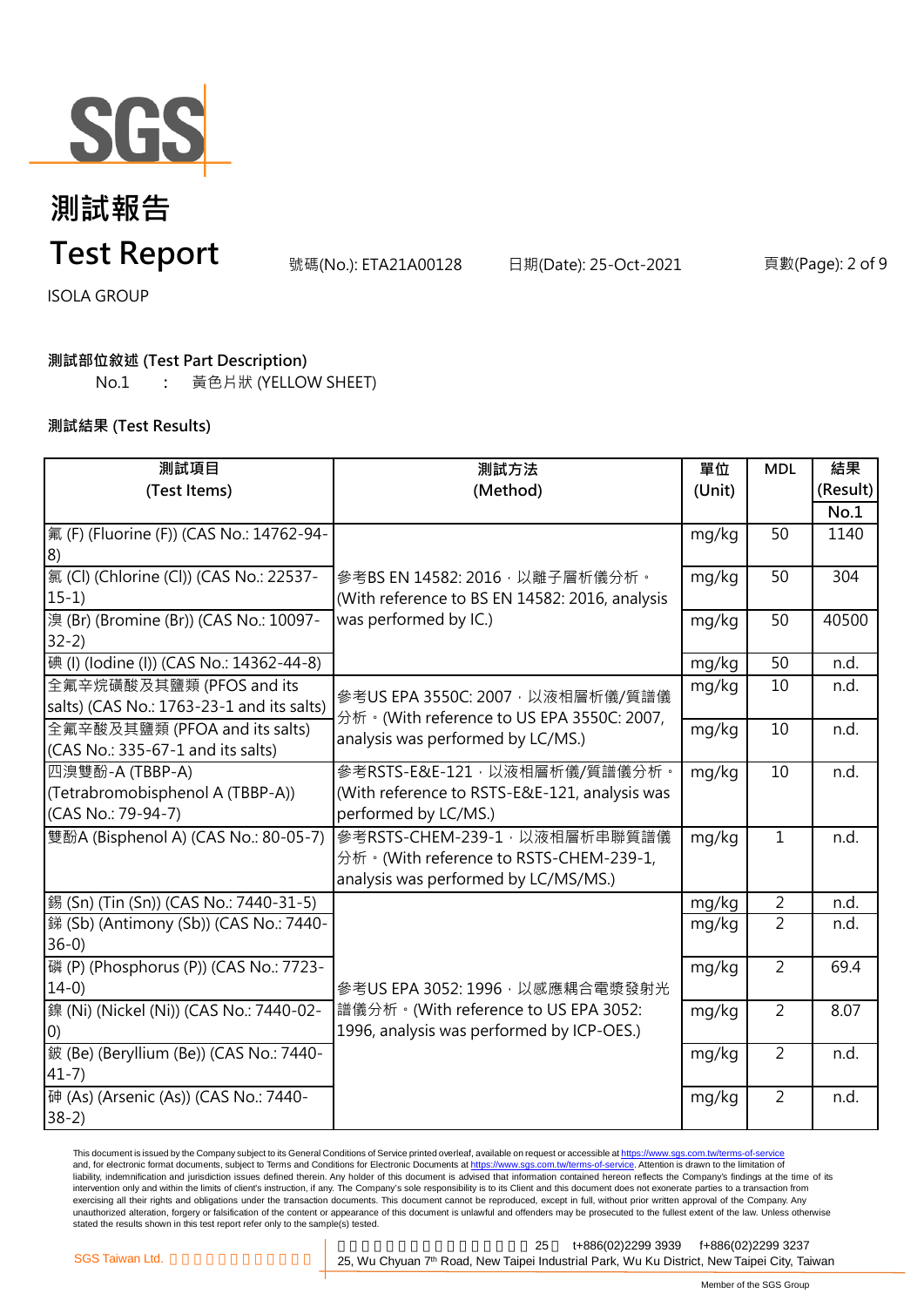

頁數(Page): 3 of 9

ISOLA GROUP

### **備註(Note):**

- 1. mg/kg = ppm;0.1wt% = 1000ppm
- 2. MDL = Method Detection Limit (方法偵測極限值)
- 3. n.d. = Not Detected (未檢出) ; 小於MDL / Less than MDL
- 4. 全氟辛烷磺酸及其鹽類包含 (PFOS and its salts including) : CAS No.: 29081-56-9, 2795-39-3, 29457-72-5, 70225-14-8, 56773-42-3, 251099-16-8, 307-35-7.
- 5. 全氟辛酸及其鹽類包含 (PFOA and its salts including) : CAS No.: 3825-26-1, 335-95-5, 2395-00-8, 335-93-3, 335-66-0.

This document is issued by the Company subject to its General Conditions of Service printed overleaf, available on request or accessible at https://www.sgs.com.tw/terms-of-service and, for electronic format documents, subject to Terms and Conditions for Electronic Documents at https://www.sgs.com.tw/terms-of-service. Attention is drawn to the limitation of liability, indemnification and jurisdiction issues defined therein. Any holder of this document is advised that information contained hereon reflects the Company's findings at the time of its intervention only and within the limits of client's instruction, if any. The Company's sole responsibility is to its Client and this document does not exonerate parties to a transaction from exercising all their rights and obligations under the transaction documents. This document cannot be reproduced, except in full, without prior written approval of the Company. Any<br>unauthorized alteration, forgery or falsif stated the results shown in this test report refer only to the sample(s) tested.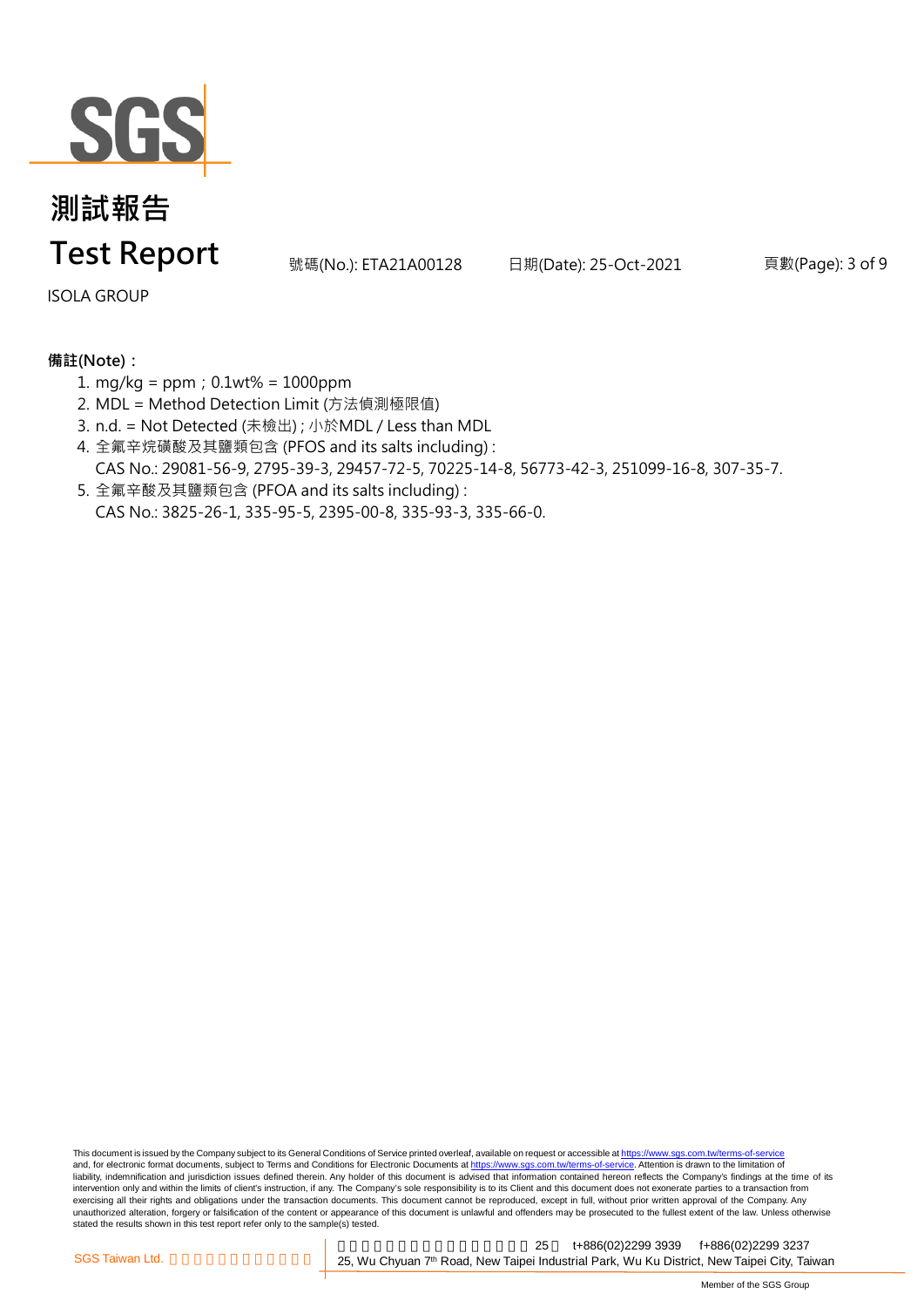

頁數(Page): 4 of 9

ISOLA GROUP

#### **鹵素分析流程圖 / Analytical flow chart - Halogen**



This document is issued by the Company subject to its General Conditions of Service printed overleaf, available on request or accessible at <u>https://www.sgs.com.tw/terms-of-service</u><br>and, for electronic format documents, su liability, indemnification and jurisdiction issues defined therein. Any holder of this document is advised that information contained hereon reflects the Company's findings at the time of its intervention only and within the limits of client's instruction, if any. The Company's sole responsibility is to its Client and this document does not exonerate parties to a transaction from exercising all their rights and obligations under the transaction documents. This document cannot be reproduced, except in full, without prior written approval of the Company. Any<br>unauthorized alteration, forgery or falsif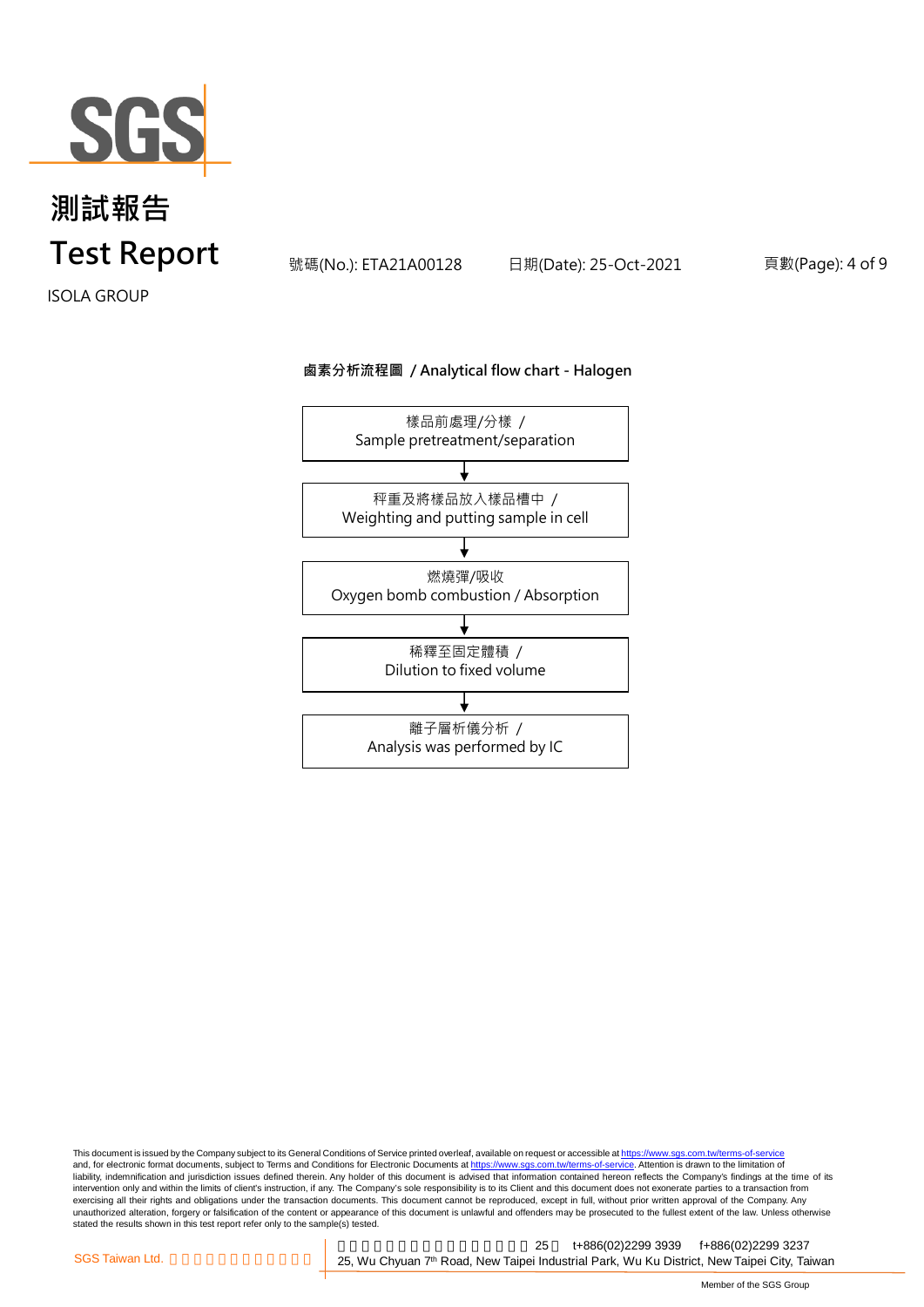

頁數(Page): 5 of 9

ISOLA GROUP

### **全氟辛酸/全氟辛烷磺酸分析流程圖 / Analytical flow chart - PFOA/PFOS**



This document is issued by the Company subject to its General Conditions of Service printed overleaf, available on request or accessible at <u>https://www.sgs.com.tw/terms-of-service</u><br>and, for electronic format documents, su liability, indemnification and jurisdiction issues defined therein. Any holder of this document is advised that information contained hereon reflects the Company's findings at the time of its intervention only and within the limits of client's instruction, if any. The Company's sole responsibility is to its Client and this document does not exonerate parties to a transaction from exercising all their rights and obligations under the transaction documents. This document cannot be reproduced, except in full, without prior written approval of the Company. Any<br>unauthorized alteration, forgery or falsif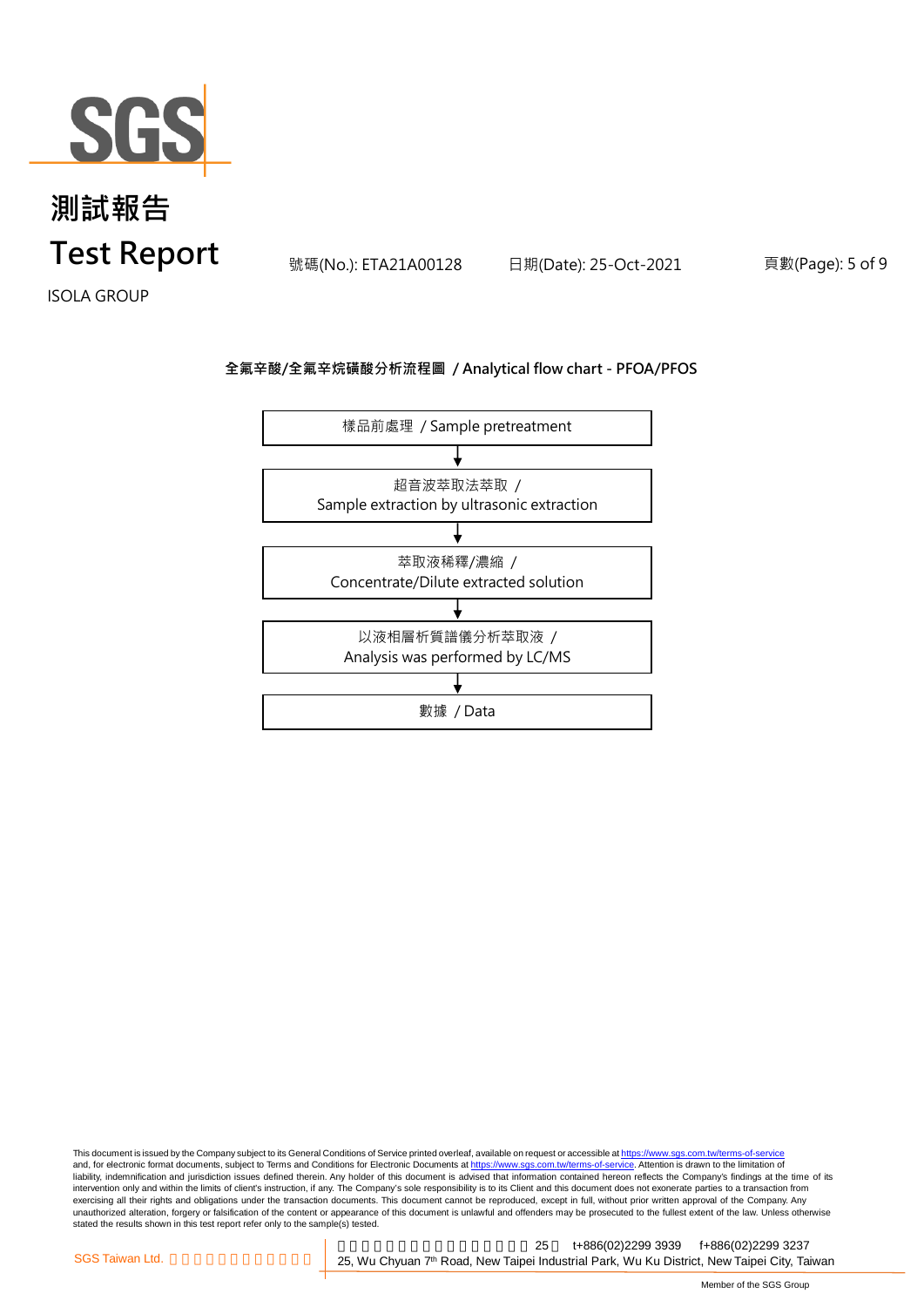

頁數(Page): 6 of 9

ISOLA GROUP

#### **四溴雙酚-A 分析流程圖 / Analytical flow chart - TBBP-A**



This document is issued by the Company subject to its General Conditions of Service printed overleaf, available on request or accessible at <u>https://www.sgs.com.tw/terms-of-service</u><br>and, for electronic format documents, su liability, indemnification and jurisdiction issues defined therein. Any holder of this document is advised that information contained hereon reflects the Company's findings at the time of its intervention only and within the limits of client's instruction, if any. The Company's sole responsibility is to its Client and this document does not exonerate parties to a transaction from exercising all their rights and obligations under the transaction documents. This document cannot be reproduced, except in full, without prior written approval of the Company. Any<br>unauthorized alteration, forgery or falsif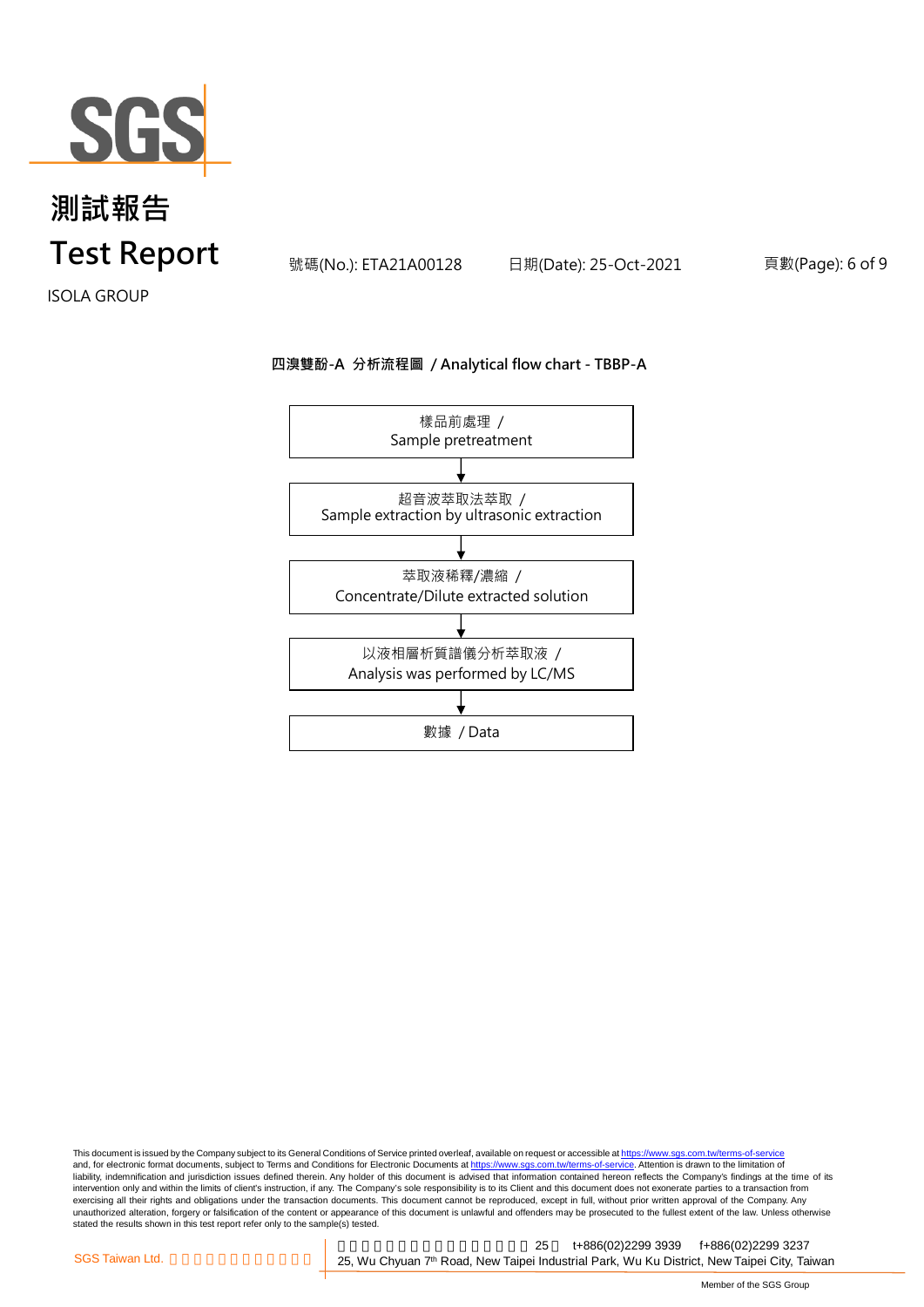

頁數(Page): 7 of 9

ISOLA GROUP

#### **雙酚A分析流程圖 / Analytical flow chart - Bisphenol A**



This document is issued by the Company subject to its General Conditions of Service printed overleaf, available on request or accessible at <u>https://www.sgs.com.tw/terms-of-service</u><br>and, for electronic format documents, su liability, indemnification and jurisdiction issues defined therein. Any holder of this document is advised that information contained hereon reflects the Company's findings at the time of its intervention only and within the limits of client's instruction, if any. The Company's sole responsibility is to its Client and this document does not exonerate parties to a transaction from exercising all their rights and obligations under the transaction documents. This document cannot be reproduced, except in full, without prior written approval of the Company. Any<br>unauthorized alteration, forgery or falsif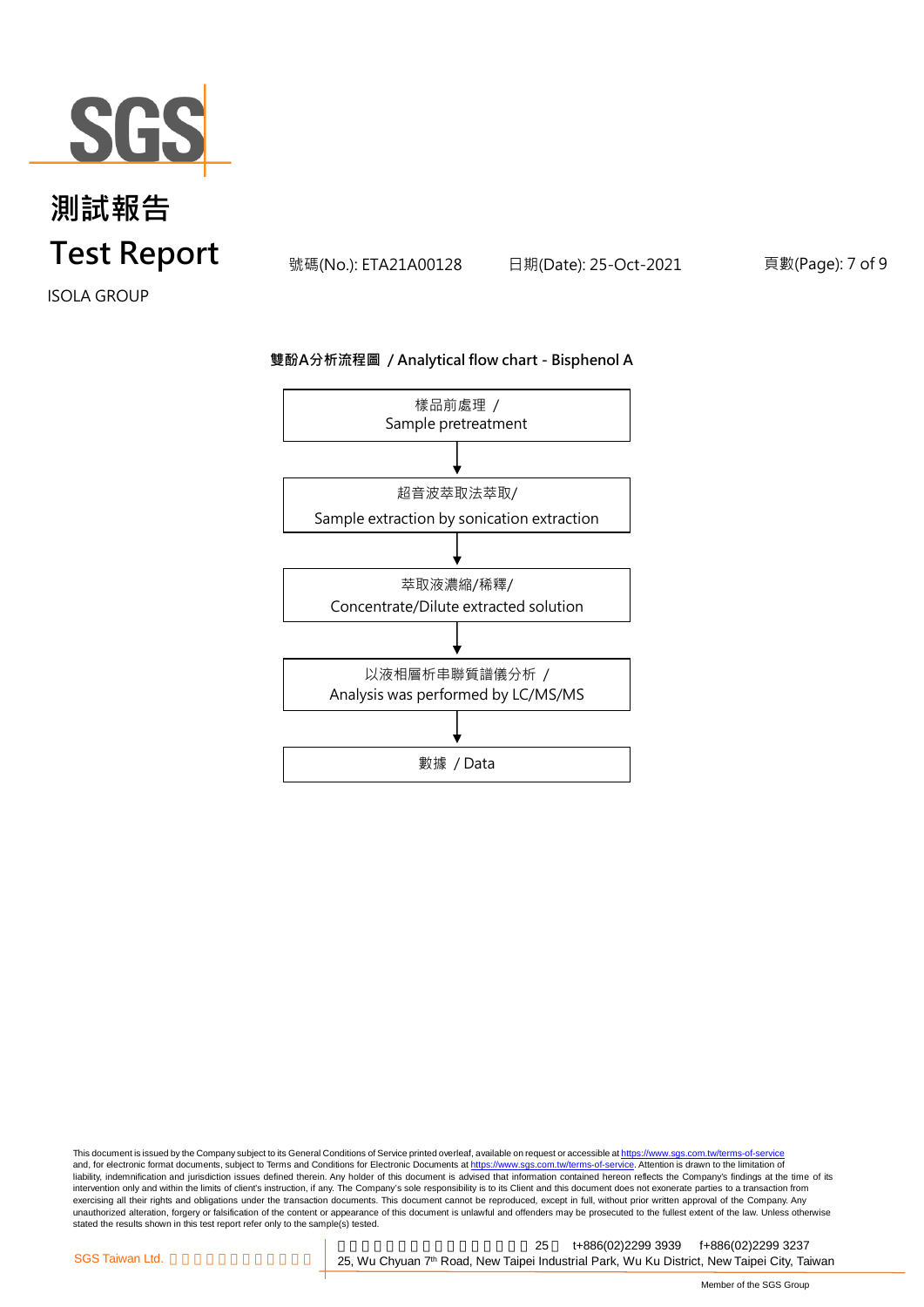

頁數(Page): 8 of 9

ISOLA GROUP

### **元素(含重金屬)分析流程圖 / Analytical flow chart of Elements (Heavy metal included)**

根據以下的流程圖之條件,樣品已完全溶解。

These samples were dissolved totally by pre-conditioning method according to below flow chart.

【參考方法/Reference method:US EPA 3051A、US EPA 3052】



\* US EPA 3051A 方法未添加氫氟酸 / US EPA 3051A method does not add HF.

This document is issued by the Company subject to its General Conditions of Service printed overleaf, available on request or accessible at https://www.sgs.com.tw/terms-of-service and, for electronic format documents, subject to Terms and Conditions for Electronic Documents at https://www.sgs.com.tw/terms-of-service. Attention is drawn to the limitation of liability, indemnification and jurisdiction issues defined therein. Any holder of this document is advised that information contained hereon reflects the Company's findings at the time of its intervention only and within the limits of client's instruction, if any. The Company's sole responsibility is to its Client and this document does not exonerate parties to a transaction from exercising all their rights and obligations under the transaction documents. This document cannot be reproduced, except in full, without prior written approval of the Company. Any<br>unauthorized alteration, forgery or falsif